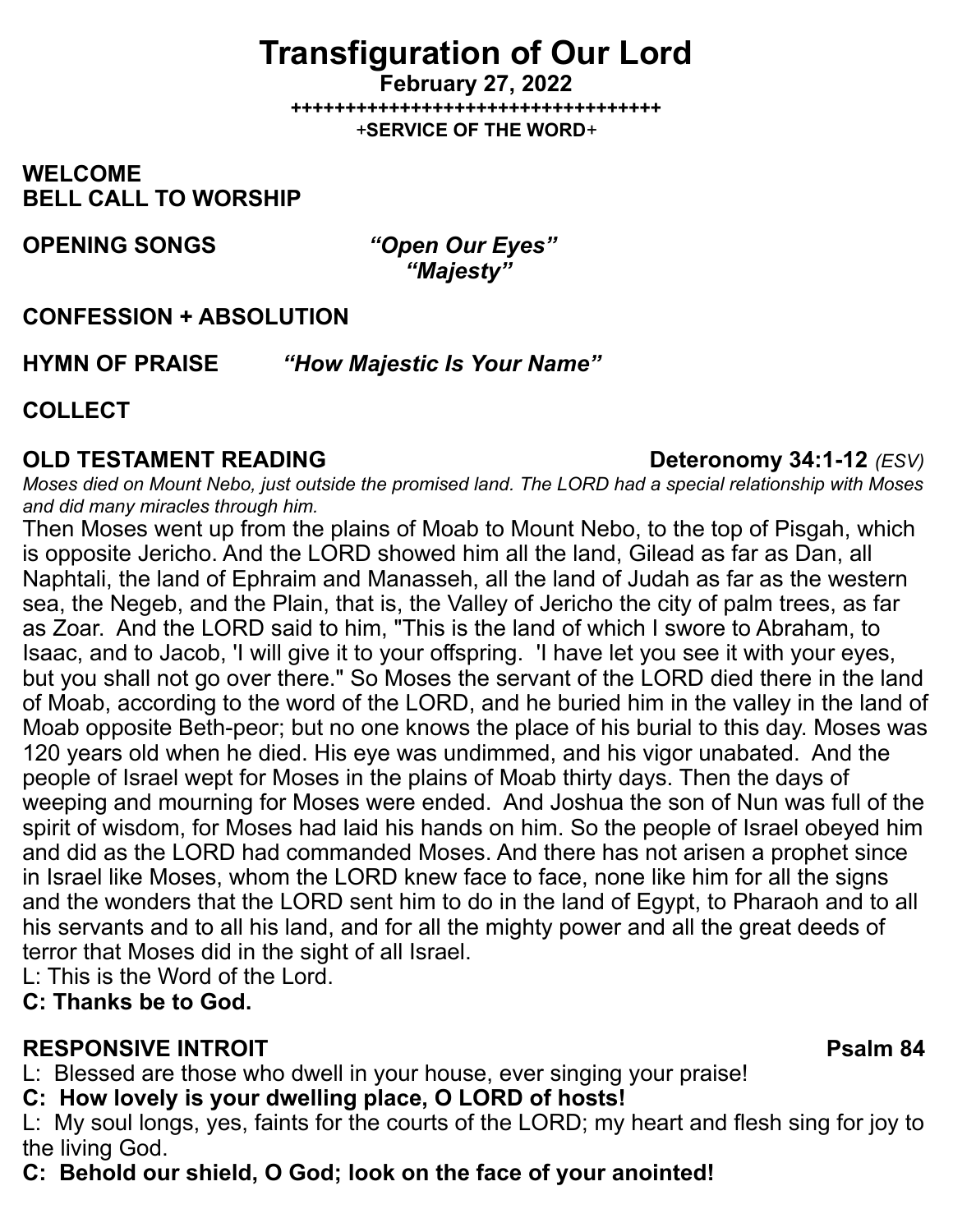L: For the LORD God is a sun and shield; the LORD bestows favor and honor. No good thing does he withhold from those who walk uprightly.

**ALL: Glory be to the Father and to the Son and to the Holy Spirit;**

**as it was in the beginning, is now, and will be forever. Amen.**

L: Blessed are those who dwell in your house, ever singing your praise!

**EPISTLE READING Hebrews 3:1-6** *(ESV)*

*The author compares and contrasts the ministries of Moses and Jesus. Like Moses, Jesus was faithful to God. But unlike Moses, Jesus is the true Son of God and cornerstone of the Church.*

Therefore, holy brothers, you who share in a heavenly calling, consider Jesus, the apostle and high priest of our confession, who was faithful to him who appointed him, just as Moses also was faithful in all God's house. For Jesus has been counted worthy of more glory than Moses--as much more glory as the builder of a house has more honor than the house itself. (For every house is built by someone, but the builder of all things is God.) Now Moses was faithful in all God's house as a servant, to testify to the things that were to be spoken later, but Christ is faithful over God's house as a son. And we are his house if indeed we hold fast our confidence and our boasting in our hope.

L: This is the Word of the Lord.

**C: Thanks be to God.**

## **GOSPEL READING Luke 9:28-36** *(ESV)*

*Jesus reveals the full glory of his divine nature to Peter, James and John on a mountaintop. Moses and Elijah, representing the Old Testament law and prophets appear. Jesus is their superior in every way.* P: The Holy Gospel according to St Luke, the ninth chapter.

## **C: Glory to you, O Lord.**

Now about eight days after these sayings he took with him Peter and John and James and went up on the mountain to pray. And as he was praying, the appearance of his face was altered, and his clothing became dazzling white. And behold, two men were talking with him, Moses and Elijah, who appeared in glory and spoke of his departure, which he was about to accomplish at Jerusalem. Now Peter and those who were with him were heavy with sleep, but when they became fully awake they saw his glory and the two men who stood with him. And as the men were parting from him, Peter said to Jesus, "Master, it is good that we are here. Let us make three tents, one for you and one for Moses and one for Elijah"--not knowing what he said. As he was saying these things, a cloud came and overshadowed them, and they were afraid as they entered the cloud. And a voice came out of the cloud, saying, "This is my Son, my Chosen One; listen to him!" And when the voice had spoken, Jesus was found alone. And they kept silent and told no one in those days anything of what they had seen.

L: This is the Gospel of the Lord.

**C: Praise to You, O Christ.**

## **APOSTLES' CREED**

**CHILDREN'S MESSAGE BRITTANY FULCER AND RESOLUTION CHILDREN'S MESSAGE AND RESOLUTION CHILDREN'S MESSAGE HYMN OF THE DAY "I Want to Walk as a Child of the Light" SERMON**

## **OFFERING**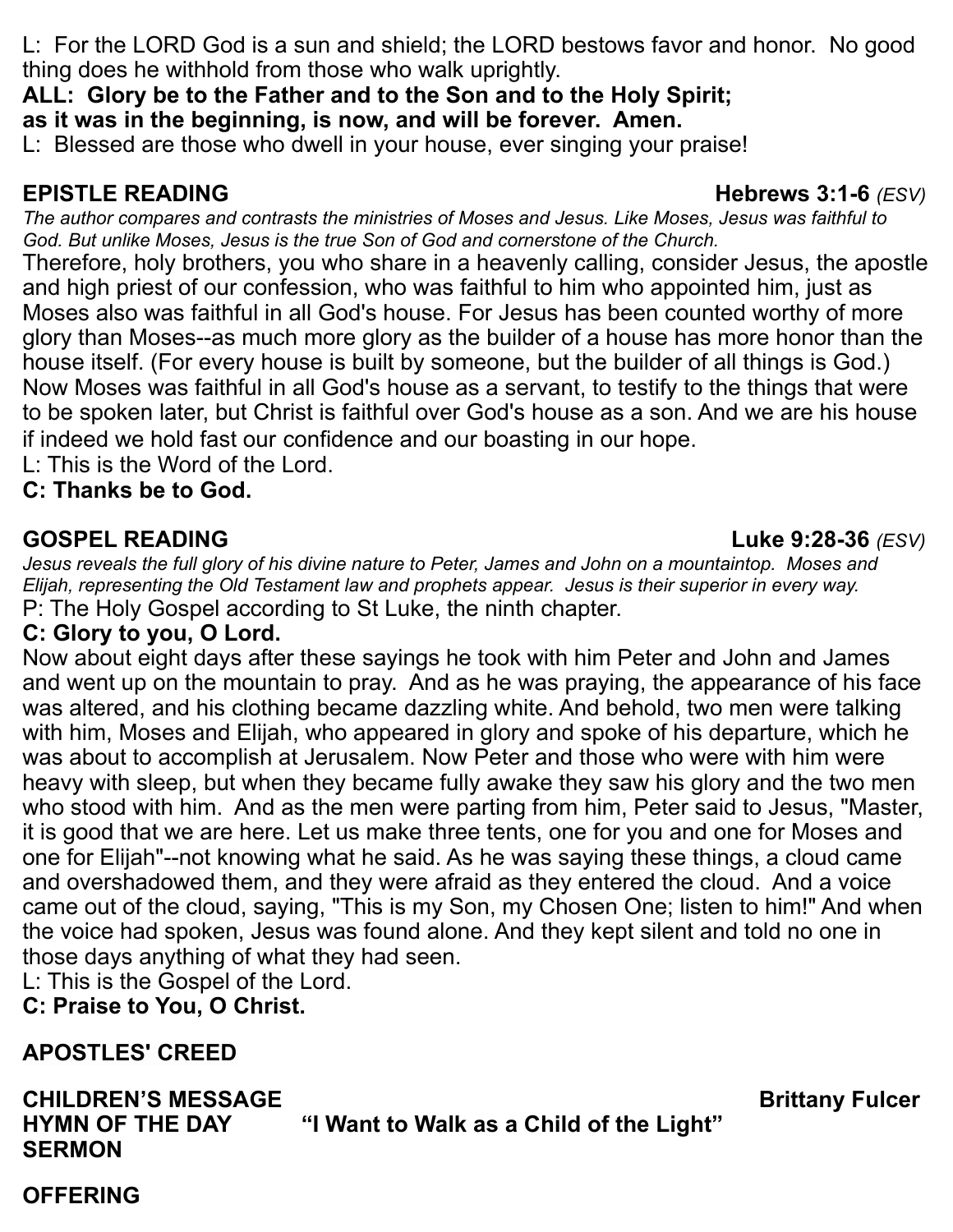#### **OFFERTORY SONG** *"The Mountain Of The Lord"*  **PRAYERS OF THE CHURCH LORD'S PRAYER BENEDICTION SENDING HYMN** *"Lord, Reign in Me"*  **ANNOUNCEMENTS**

## **PRAYER REQUESTS**

Rev Dan Barbey, St Peter Lutheran Church and School, Hampton

Rev Eddie Mekasha, missionary to Sudanese and Ethiopian Immigrants

## **For Our Congregation and Community:**

## **Tammy Matlock having cataract surgery next Wednesday**

## **Davidson family mourning the loss of their son, Bennett**

**Dealing with an illness:** Barb Woelfel (friend of Sheri Hahn), Stan Schleuter, Craig Rooker, Larry Wilkin (brother in law of Linda Luebbe), Carol Wolter (mother of Kara Hawley), Marci Fehlhafer, Jeannie Koski, Joan Naber, Dick Rhodes, Pauline Bulgrin, Bil Rodgers, Artie Rutledge, Kelly Heser (friend of Cristy Richters), Taida Grantski, Jenni Conell, Shelley Scheele, Roger Rhodes, Mitch Peeks, Dick Greenwood, Carole Stern (Heather Wellman's mother), Shelley Neemeyer (Sheri Hahn's sister-in-law), Anna (Friend of DuAnne Deremer)

> **Recovering from surgery:** Caroline Heidorn, Colleen Clausen, Pastor Terry Groth, Andrea Gumaer**,** Lois Richters, Denni Conell

> > **Declining Health:** Wilmer Ritterling, Pastor Gudgel

| † St. Paul Visitation Ministry † |                              |                        |  |  |  |
|----------------------------------|------------------------------|------------------------|--|--|--|
| <b>Duane Barth</b>               | <b>Bil Rodgers</b>           | <b>Christine Erks</b>  |  |  |  |
| <b>Jim Klepper</b>               | <b>Rosemary Matlock</b>      | <b>Elsie Pirrie</b>    |  |  |  |
| <b>LaVerne Rohren</b>            | *Bill West                   | <b>*Marilyn Ziemke</b> |  |  |  |
| <b>Delores Nordmeyer</b>         | <b>Ardith Stuhr</b>          | <b>Darrell Gocke</b>   |  |  |  |
| <b>Farmer Bob Brauer</b>         | <b>Pastor Richard Gudgel</b> | <b>Bonnie Gudgel</b>   |  |  |  |

\*denotes nonmember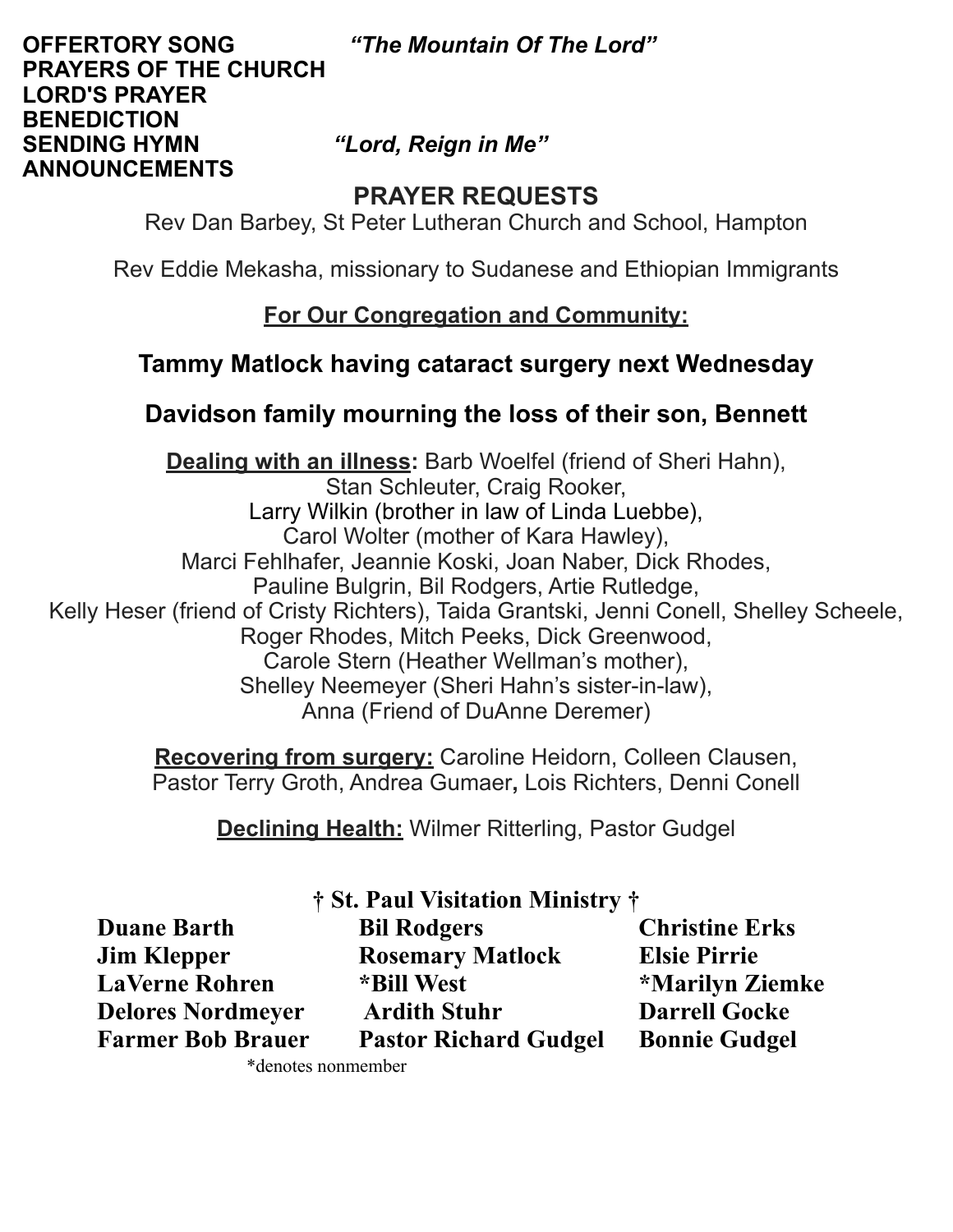*St. Paul Lutheran Church: 1100 D Street, Utica, Nebraska 402-534-2200 (phone); School:402-534-2121*

*Pastor: Rev. Jon Dunbar; 402-641-4813 Visitation Pastor: Rev. Terry Groth; 402-641-0991 Principal: Mr. Bob Brauer; 402-534-3406 DCE: Brittany Fulcer; 414-292-8069*

### *In Response to God's Love*

**February 20***:* **Inperson Attendance:** 185 **Visitors:** 18 **Online**: 85 **Sunday School:** 13 **Communion:** 145

#### *VOLUNTEERS:*

| Today: 02-27-22 Acolyte: Ryan Fehlhafer         | Lay Reader: Jeff Wellman   |  |  |
|-------------------------------------------------|----------------------------|--|--|
| <b>Organist:</b> Contemporary Choir             |                            |  |  |
| <b>Next Week:3-06-22 Acolyte: Andrea Gumaer</b> | Lay Reader: Justin Slawnyk |  |  |
| <b>Organist:</b> Pat Koch                       |                            |  |  |

## *THIS WEEK*

| 9:00 AM           | Contemporary Worship                   |
|-------------------|----------------------------------------|
| 10:30 AM          | <b>Bible Study/Sunday School</b>       |
| 6:00 PM           | 5-8 Youth Ministry                     |
| $7:30$ PM         | Senior High Youth Ministry             |
| 9:30 AM           | <b>Bible Study</b>                     |
| $6:00 \text{ PM}$ | Private Baptism                        |
| $7:00 \text{ PM}$ | <b>Administrative Meetings</b>         |
| 8:30 AM           | Ash Wednesday Chapel                   |
| 3:45 PM           | <b>Midweek Class</b>                   |
| 7:00 PM           | Ash Wednesday Worship Service          |
| 2:00 PM           | Ladies Aid                             |
| 6:00 AM           | Men's Bible Study                      |
| 10:00 AM          | Women's Bible Study                    |
| 6:30 PM           | "Sabina" Movie                         |
|                   |                                        |
| 9:00 AM           | Worship w/Communion                    |
| 10:30 AM          | Bible Study/ SS/ Lutheran Basics Class |
|                   |                                        |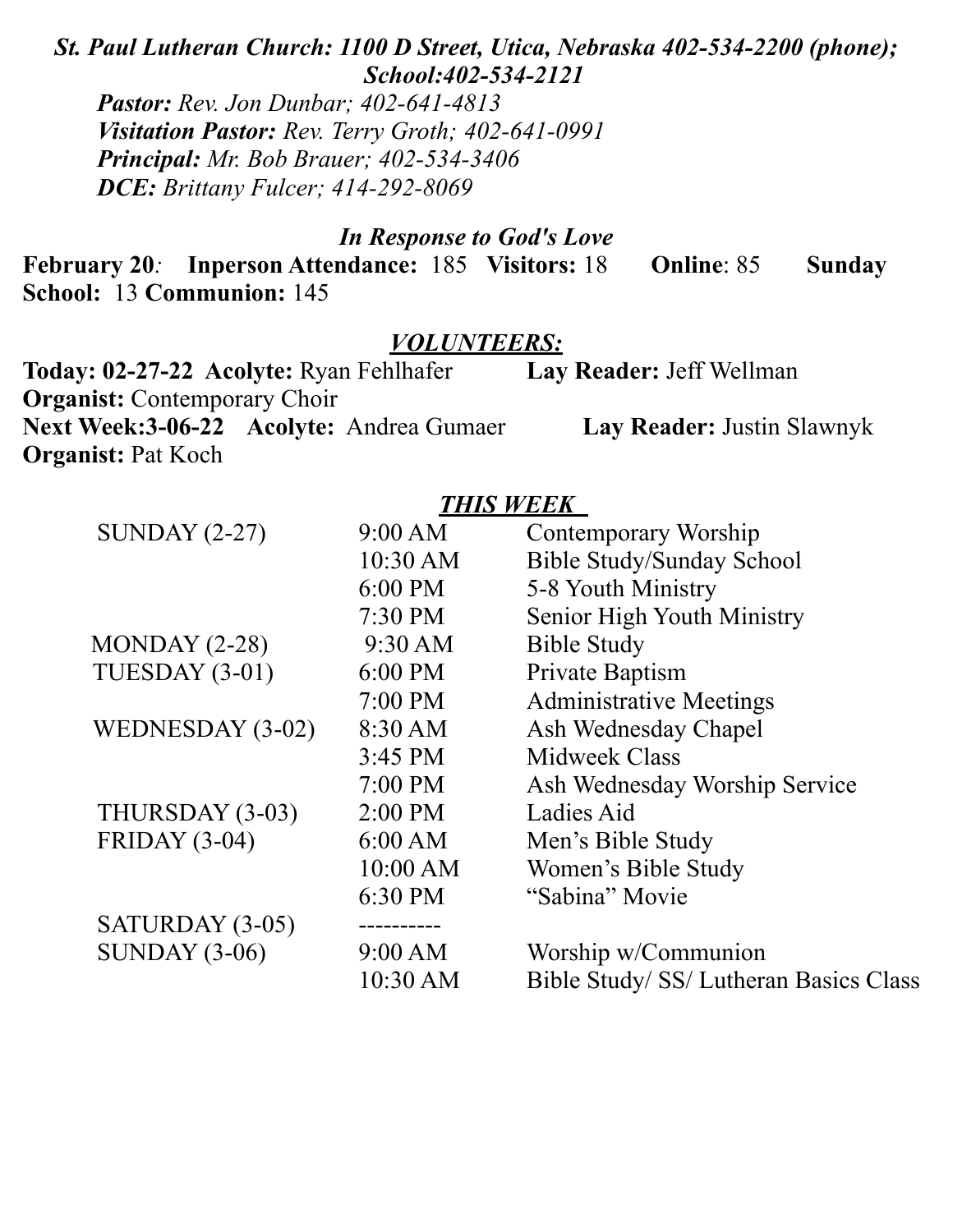| As of 2-14-22             | Amount<br>received<br>$2 - 13 - 22$ | <b>Needed</b><br>each<br>week to | <b>Received</b><br><b>YTD</b><br>2022 | <b>YTD Amount</b><br>needed to cover<br>2022 budget | <b>Difference</b> |
|---------------------------|-------------------------------------|----------------------------------|---------------------------------------|-----------------------------------------------------|-------------------|
| <b>General Fund</b>       | \$6,068.00                          |                                  | \$63,499.00                           |                                                     |                   |
| <b>Thrivent</b><br>Choice | \$0.00                              |                                  | \$374.00                              |                                                     |                   |
| <b>School Tuition</b>     | \$0.00                              |                                  | \$4,257.00                            |                                                     |                   |
| <b>Total</b>              | \$6,068.00<br>Week over/            | \$16,944.0<br>O                  | \$68,130.00                           | \$111,815.00                                        | $-$ \$43,685.00   |
| <b>Building Fund</b>      | \$0.00                              |                                  | \$100.00                              | <b>Bldg Fund</b>                                    | \$110,954.00      |
| Teacherage<br><b>Fund</b> | \$50.00                             |                                  | \$100.00                              | Teacherage<br>Fund                                  | \$1,075.00        |
|                           |                                     |                                  |                                       |                                                     |                   |
| Mekasha<br><b>Mission</b> | \$100.00                            | \$97.00                          | \$2,295.00                            | \$2,308.00                                          | $-$13.00$         |

And Current Operating Note: \$0.00 (debt limit is \$90,000)

## *Brittany Fulcer will be out of the office Friday March 4th thru Monday March 7th.*

## *LLL Pancake Feed*

 *Today February 27, 2022 9am-1pm Emmanuel Lutheran Church 806 Beaver Ave, York Freewill Offering additional funds provided by Thrivent*

*Knights of Columbus Council #14508 St. Maximilian Kolbe Utica/Beaver Crossing is having its Annual Pork and Polka Fest on February 27<sup>th</sup>, 2022 in Utica at St.Patrick's Hall 170 3rd Street. Pork, Dumplings and Kraut will be served from 4 to 7 p.m. The Brad Husak Band will play from 4 to 8 p.m. Adults \$15, Children 10 and under \$7, at the door. Cash Bar Available.*

### *NYG Butter Braids fundraiser!*

*Our National Youth Gathering Youth will be selling delicious Butter Braid frozen pastries just in time for Easter company and brunches! There will be a table in the Narthex after service March 13th, 20th and 27th and youth in our community will be taking orders around town.* 

**New Book Study to start March 4th***\*\*\*\*\*\*A new book study starts Friday, March 4th at 10:00 to discuss, "Mama Bear Apologetics: Empowering Your Kids to Challenge*